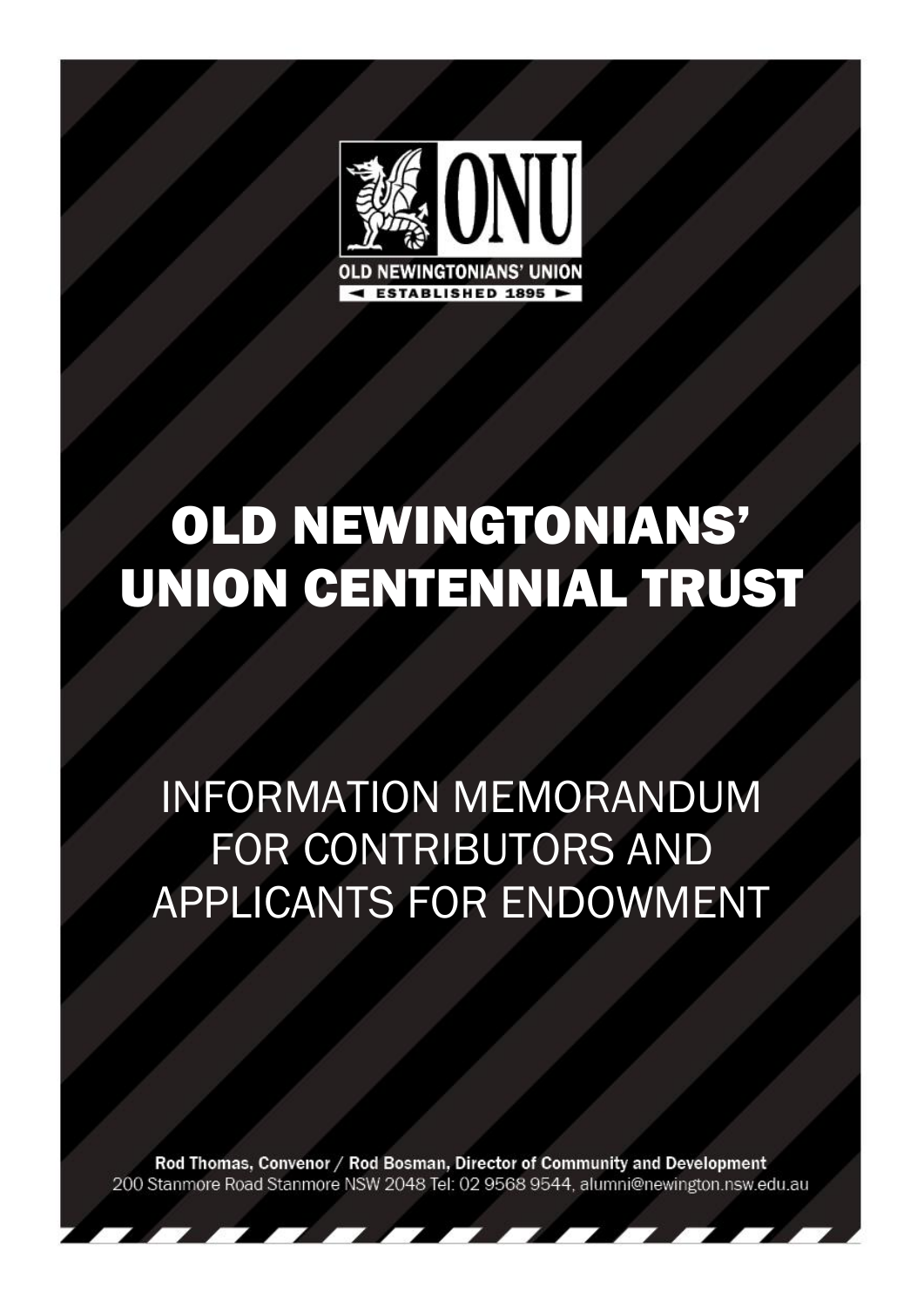# **Newington College**

#### 1. OBJECTIVES OF THE TRUST

The principal objective of the Trust is to identify and recognise those Old Newingtonians' who have made substantial achievements in their chosen field and who, with the assistance contemplated by the Trust, could avail themselves of further relevant education and personal development leading to major career advancement.

The Trust is also intended to encourage those attributes regarded as necessary for an individual to excel in the community. These include:

- Pursuit of excellence
- Dedication to learning
- Leadership
- Breadth and depth of vision
- Clarity of mind and expression
- Strength of character
- Concern for national progress
- Advancement within their chosen calling

#### *Fields of endeavour*

The Deed envisages that all fields of endeavour, whether academic or otherwise, would be equally acceptable for consideration by the election Panel. Such fields may include:

- Academia
- Commerce
- Military
- Government
- Sport
- The Arts
- Theology
- Education
- Community
- Professions

#### 2. FORM AND AMOUNT OF ENDOWMENT

The benefits flowing from the endowment are envisaged to be twofold. Firstly, having been chosen as a Centennial Trust Fellow, the beneficiary will enjoy public recognition of his achievements to date and prospects for the future. Secondly, he will receive particular benefit from the provision of funds for further study, research or to enable the acquisition of greater practical experience. It is envisaged that endowments in the order of \$10,000 to \$20,000 in any one year will be awarded (all in current dollars). Benefits may only be paid out of income. The corpus will not be distributed for the purpose of endowment.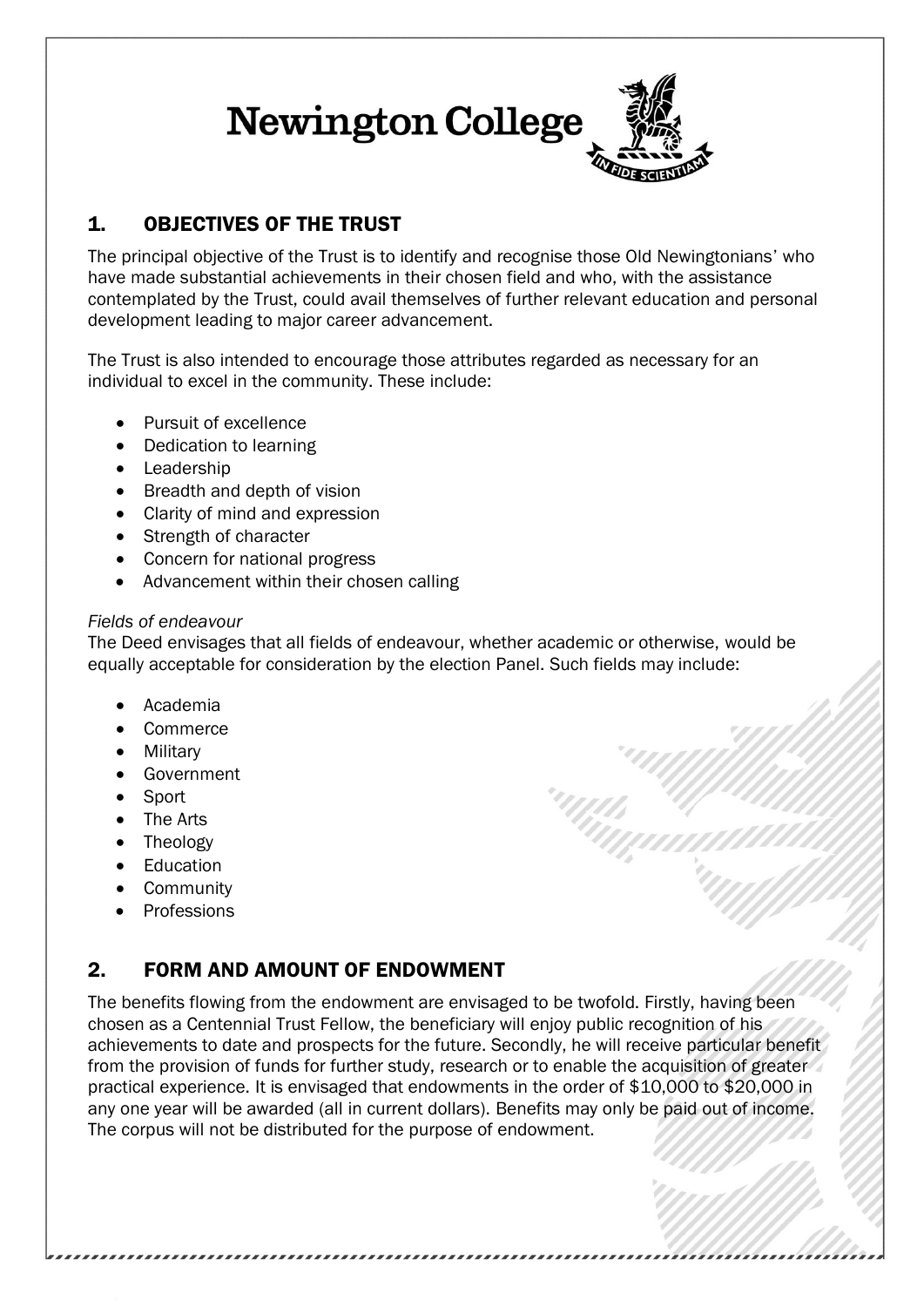

#### 3. CANDIDATE SELECTION

All applicants must be Newington Old Boys who have been enrolled for no less than one year in Senior School. Otherwise there is no restriction on application, although preference will be given to applicants under 40 years of age at the time of application.

The Trust Deed requires that the Trustees convene a Selection Panel consisting of three people, none of whom will be Old Newingtonians, parents of Old Newingtonians or members of College staff. The separation of Trustees and the Selection Panel is intended to avoid any conflict of interest, either actual or perceived. The term of office of a member of the selection panel will be no more than five years.

The selection process will commence with a formal written application either by the proposed candidate or by a nominator on his behalf, such application is to include at least three references and appropriate information as to the individual's school life, education and career to date. From those applications the Selection Panel will choose the successful candidate.

The first ONU Centennial Fellow was announced in August 1996, with subsequent applications being considered annually by end of June each year.

*Application for Endowment* forms are available from the Community and Development Office at the College.

#### 4. RECIPIENT'S OBLIGATIONS

The successful candidate may be required to assist the ONU from time to time to fulfil various public and College duties. Although the endowment is a gift, it is intended that, where a Fellow is able, he may make a contribution at some time in the future to assist in the growth of the corpus of the Trust's funds.

Successful candidates may be required to account fully for the expenditure of all endowment funds.

#### 5. TRUST PROGRAMME

Trust fundraising programme calls for ongoing contribution of funds to the Trust. Support is now sought from all those who are able to assist.

In this regard a Donation form is available from the Community and Development Office at the College.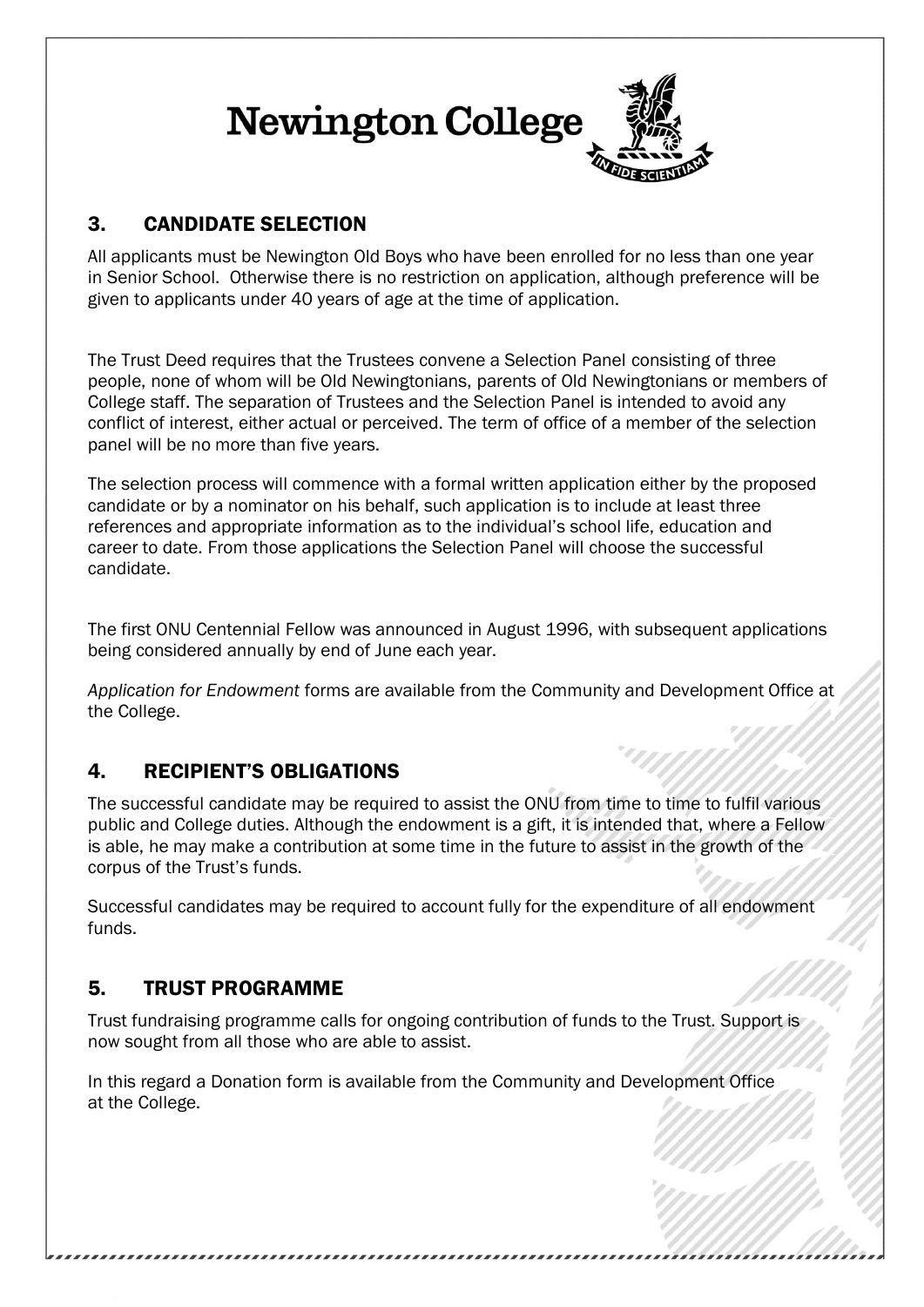

#### 6. TAX POSITION OF THE FUND

Please note, donation to the ONU Centennial Trust are not tax deductible. The Trust has sought and obtained a ruling from the Australian Taxation Office that income earned by the Trust (i.e. Interest income on the Corpus) is exempt from income tax under Section 23 (j)(ii) of the Income Tax Assessment Act.

#### 7. DONATIONS

#### *7.1 Gift*

A cash contribution to the ONU Centennial Trust is the simplest and most direct form of donation. This can be by way of a lump sum, or by an annuity. Donations to the Trust are not normally tax deductible, with the following exceptions:

(a) If the donation is made for business purposes such as corporate sponsorship under Section 8 of the Income Tax Assessment Act 1997, the donor would be able to establish

commercial reason for making the donation and tax deductibility may be available; In addition, under certain circumstances, donations made through a family trust may be tax deductible.

(b) Should you consider that tax deductibility might apply, you should seek expert advice through your tax advisor.

#### *7.2 Bequest*

Should you consider it appropriate to make a bequest to the ONU Centennial Trust, this can be done in either two ways:

- (a) Include ONU Centennial Trust as a beneficiary in your new Will, or
- (b) Make a simple amendment to your existing Will, (i.e. a codicil)

The Trustees suggest the following for consideration, or alternatively, your legal advisors will be able to help.

 Allocation of a fixed sum. This is simple and convenient, but it doesn't allow for the effect

of any inflation over the years.

Allocation of a fixed percentage of net assets.

 Nomination of a specific asset. This alternative represents a straightforward and uncomplicated method of support. Assets could include shares, artworks, jewellery, other valuable assets or property.

#### *7.3 Life insurance*

Another means of providing a substantial future benefit to the ONU Centennial Trust is through Life Insurance.